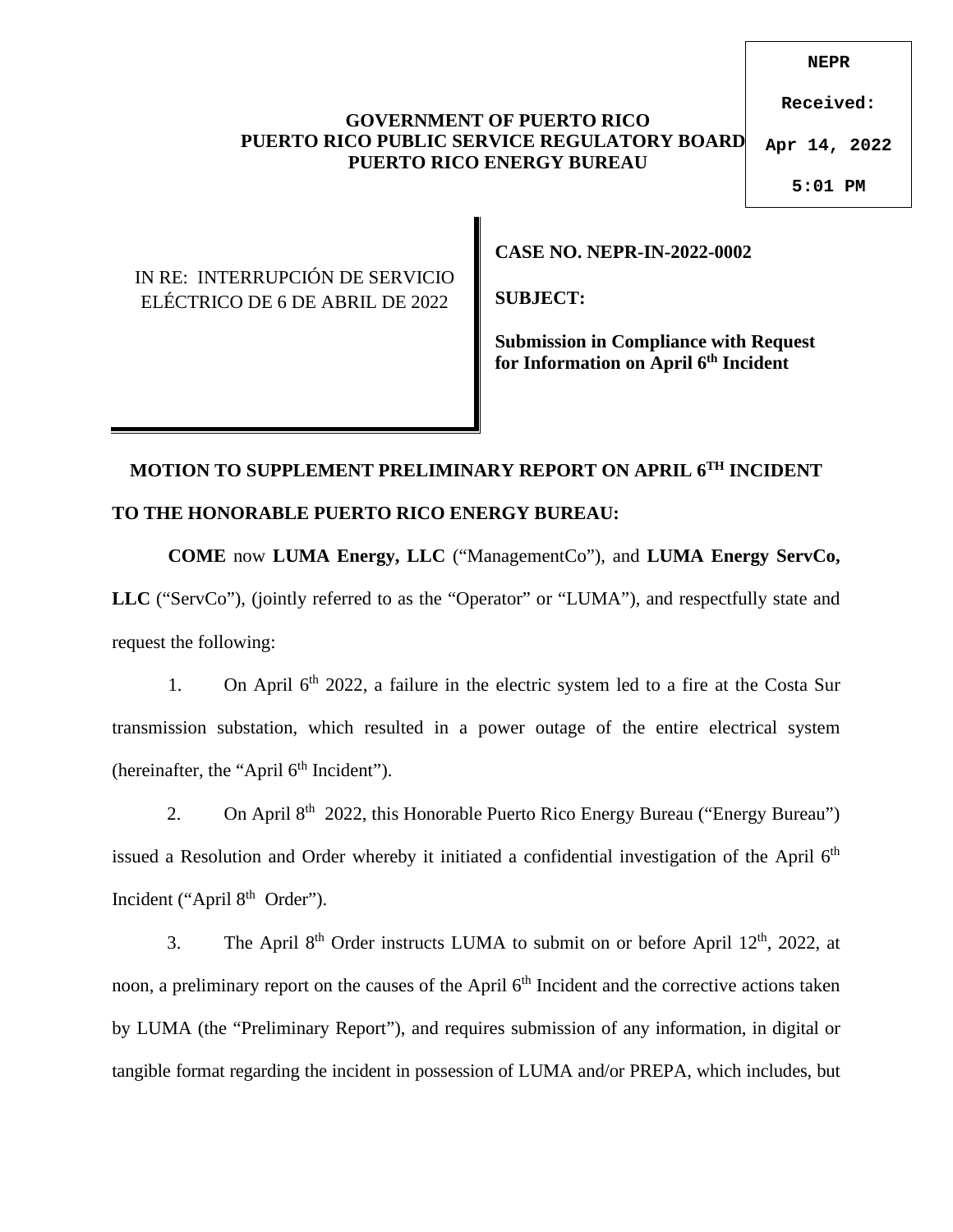is not limited to, data, graphs, maps, videos, audios, photos, reports, or documents related to the Incident and its effect on the electric service, the generation fleet, and the electricity transmission and distribution system of Puerto Rico.

4. On April 12, 2022, LUMA, in compliance with the April  $8<sup>th</sup>$  Order, and to be transparent with its customers and regulators about its operations, LUMA submitted the Preliminary Report of the April 6<sup>th</sup> Incident. The Preliminary Report included the information that LUMA has gathered thus far and preliminary findings and assessments of the April  $6<sup>th</sup>$  Incident.

- 5. The Preliminary Report included the following:
	- i. Summary Information on the April  $6<sup>th</sup>$  Incident;
	- ii. Incident chronology;
	- iii. Investigation;
	- iv. Damaged Equipment; and
	- v. Summary of Completed Actions and Next Steps.

6. In an effort to aid the Energy Bureau in its investigation and supplement the Preliminary Report, LUMA is submitting with this Motion, two (2) videos, including a screen recording from the Costa Sur transmission substation that shows a few minutes before and after the failure of oil circuit breaker number 0082 at the Costa Sur Substation's 230 kV switchyard on April 6th. The second is an aerial view video of the Costa Sur Substation taken the morning after the April 6<sup>th</sup> Incident. The videos will be submitted through electronic communication to the Energy Bureau, given the technical impossibility of uploading them to the electronic docket.

**WHEREFORE,** LUMA respectfully requests that the Energy Bureau **take notice** of the aforementioned and **accept** the videos submitted concurrently with this Motion as a supplement to the Preliminary Report of the April  $6<sup>th</sup>$  Incident.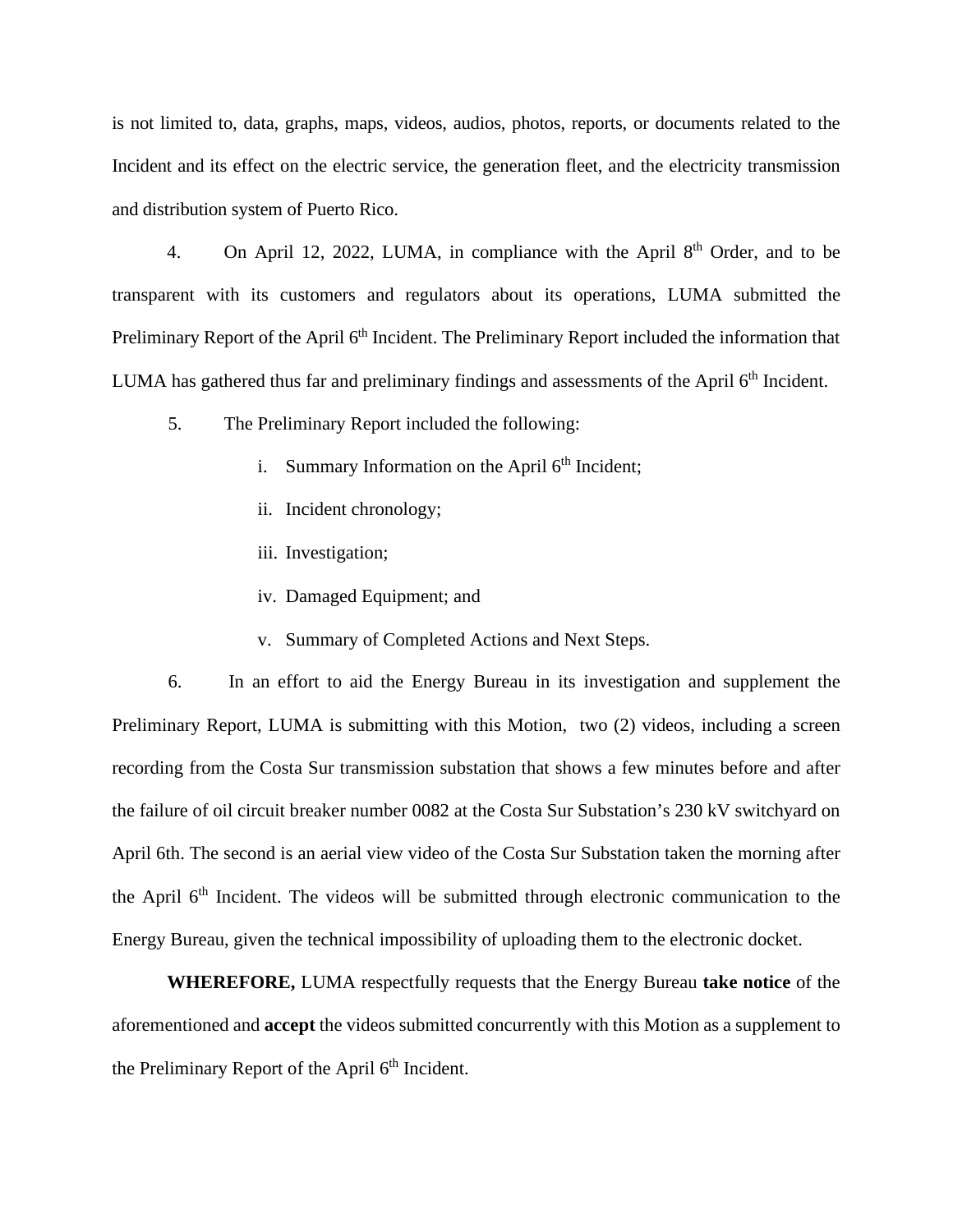#### **RESPECTFULLY SUBMITTED.**

 We hereby certify that we filed this Motion using the electronic filing system of this Energy Bureau and that we will send an electronic copy of this Motion to attorneys for PREPA, Katiuska Bolaños-Lugo, kbolanos@diazvaz.law, and Joannely Marrero-Cruz, jmarrero@diazvaz.law.

In San Juan, Puerto Rico, this 14<sup>th</sup> day of April 2022.



**DLA Piper (Puerto Rico) LLC**  500 Calle de la Tanca, Suite 401 San Juan, PR 00901-1969 Tel. 787-945-9107/ 9132 Fax 939-697-6147/ 6102

*/s/ Yahaira De la Rosa Algarín* Yahaira De la Rosa Algarín RUA NÚM. 18,061 [yahaira.delarosa@us.dlapiper.com](mailto:yahaira.delarosa@us.dlapiper.com)

*/s/ Iván Garau-González*  Iván Garau-González RUA NÚM. 20,229 [ivan.garau@us.dlapiper.com](mailto:ivan.garau@us.dlapiper.com)